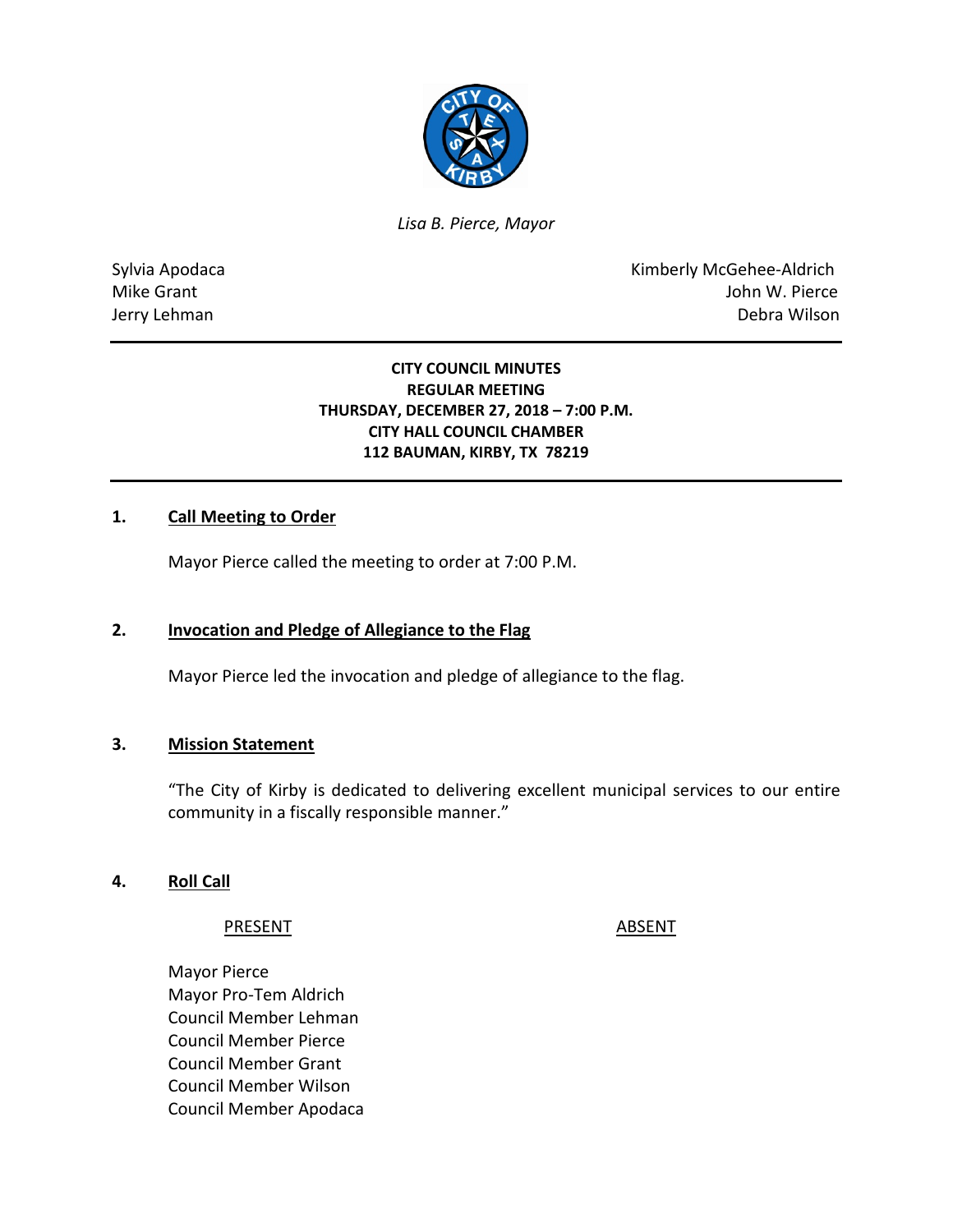Although Mayor Pierce deviated from the agenda, the minutes will be prepared in the order the agenda was posted.

# **5. Citizen Participation**

1. Jane Balcom – She asked what can be done to bring back the Christmas lighting contest.

# **6. Consideration Of And Action On Minutes**

# a. Regular Meeting December 13, 2018

Council Member Grant moved to approve the minutes of December 13, 2018; seconded by Council Member Wilson. The motion carried with a 7-0 vote.

AYES: 7 NAYES: 0

# **7. Discussion And Possible Action**

a. Update, Discussion And Possible Action On Binz Engleman Road Reconstruction **Project** 

Gilbert Salas, Director of Public Works, stated Phase III is underway. After Phase III is completed they will review the first three phases before moving on to Phase IV. The contractor will start working again after the holidays, January 2, 2019.

b. Discussion And Possible Action On Entering Into An Agreement With Greater Northeast Little League Inc. For The Use Of Land Owned By The City Of Kirby For Little League Baseball Athletic Functions

Mayor Pierce recognized Doug Wolfe, President of Greater Northeast Little League, who was present to answer questions. The period for the agreement is January 1, 2019 through December 31, 2020.

Council Member Pierce moved to authorize entering into an agreement with Greater Northeast Little League Inc. for the use of land owned by the City of Kirby for Little League Baseball Athletic Functions; seconded by Mayor Pro-Tem Aldrich. With all voting, "aye" the motion carried with a 7-0 vote.

AYES: 7 NAYES: 0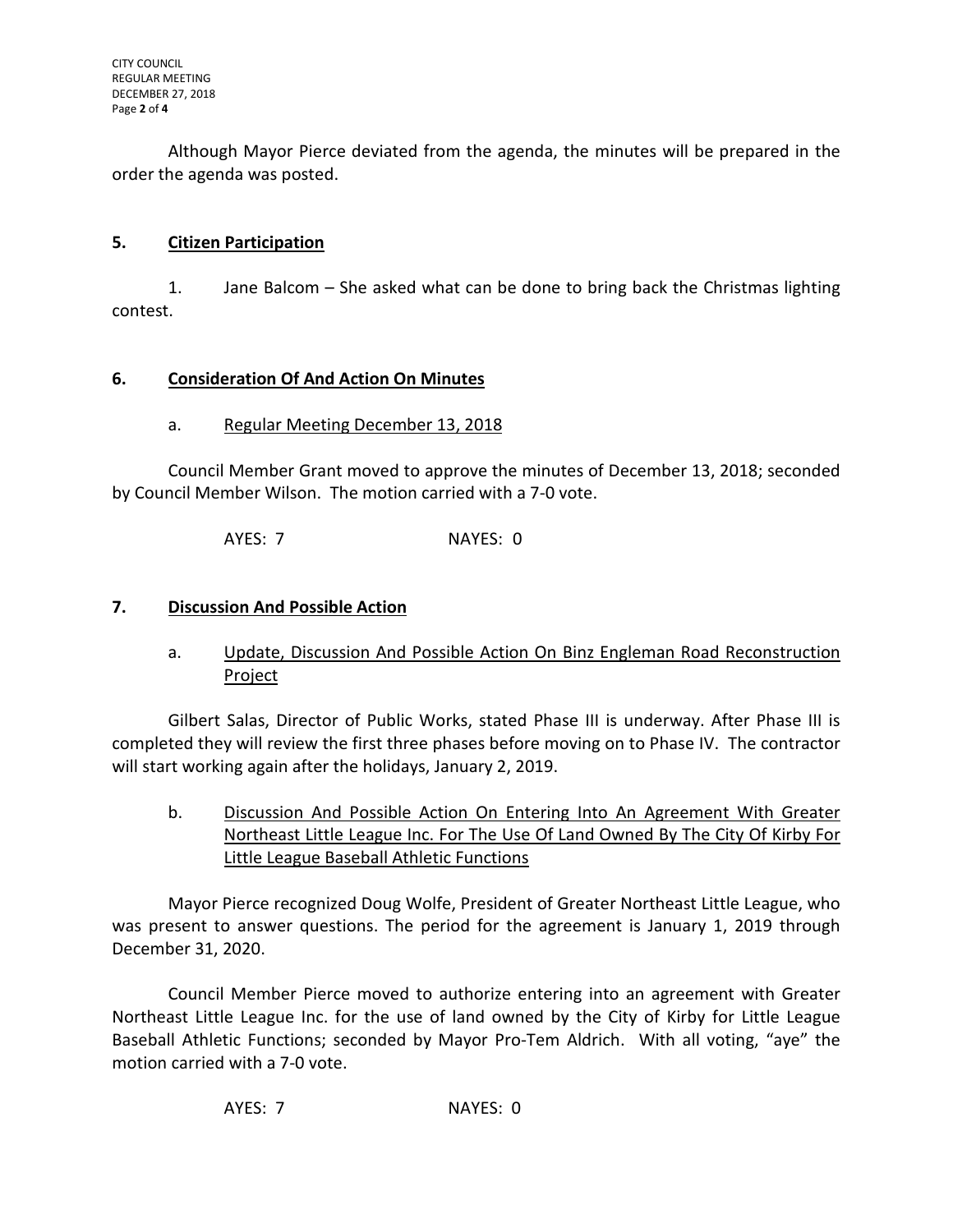## c. Discussion And Possible Action On Interlocal Agreement With The Texas Department Of Transportation For A Gateway Monument Sign On FM78

Mayor Pierce said she spoke with the City Secretary this afternoon and was informed that electrical plans have not been submitted. Mayor Pierce suggested tabling this item until the information is received.

Jackie Jackson, Chairperson - Economic Development Committee, said the Committee will discuss details about the sign at their January 3, 2019 meeting.

Council Member Pierce moved to table this item until January 10, 2019; seconded by Council Member Grant. With all voting, "aye" the motion carried with a 7-0 vote.

AYES: 7 NAYES: 0

# d. Discussion And Possible Action On Kirby Senior Center Corporation Board, Operations, Budget, Financial Statements And Outstanding Bills

Mayor Pierce recognized Marc Schnall, City Attorney, and asked him to provide an overview of the meeting with the Kirby Senior Center Corporation Board.

Mr. Schnall provided an overview of the meeting with the Kirby Senior Center Corporation Board held on September 25, 2018. Because Article 1528(l) of the Texas Revised Statutes has been repealed, Chapter 394 of the Texas Local Government Code controls matters related to the Corporation, including the role that the City Council has in regard to the Corporation. Mr. Schnall addressed Section 394.021, Section 394.016, Section 394.023(b) and Section 394.026(b).

There were discussions about the requirements to be a Board member, providing documents to Board members, and recruiting volunteers to fill vacancies on the Board.

## **8. Requests and Announcements**

a. Requests By Mayor And Council Members For Items To Be Placed On Future City Council Agendas And Announcements On City Events/Community Interests

Mayor Pro-Tem Aldrich – She asked Chief Bois if one of the signs can be removed at the three way stop at Vinecrest and Cinderella. Chief Bois said the sign hasn't been removed because allowing time for drivers to get use to the change. Council Member Pierce commented there's also a three way stop on Swan.